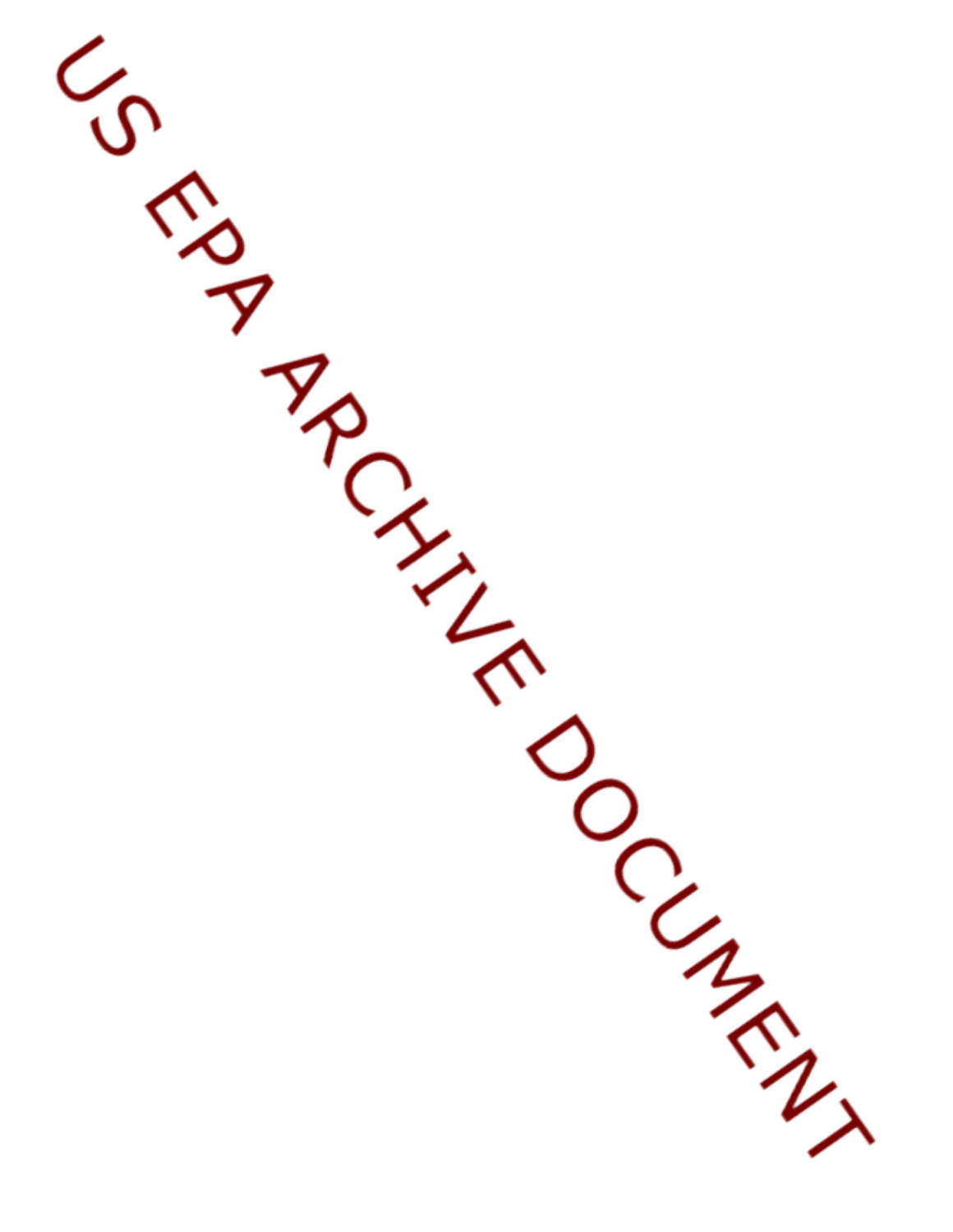





# **Criteria for Selection of**

# **Environmental Decision Support Software**

# **Technology Demonstration Participants**

**December 1997**





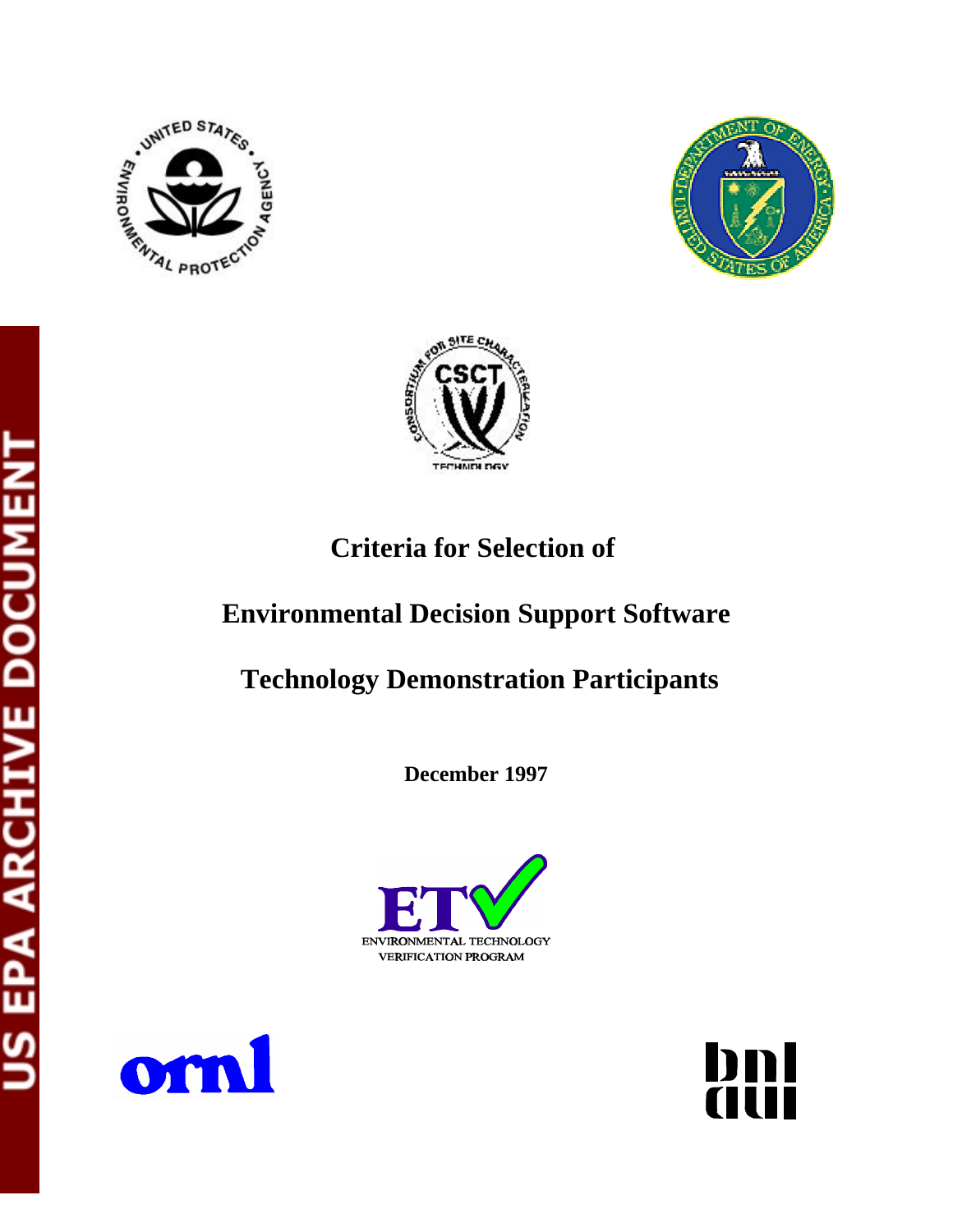# **Criteria for Selection of Decision Support Software Technology Demonstration Participants**

The Environmental Technology Verification program has a major objective to test new and innovative techniques. As part of this program, the U. S. Environmental Protection Agency (EPA) in collaboration with the U. S. Department of Energy (DOE) is working to test and verify the performance of environmental decision support software (DSS) packages.

The term environmental decision support software covers a wide range of software packages with differing capabilities and objectives. For example, the environmental decision could pertain to site characterization, monitoring, supporting no further action decisions, or selecting between alternative remedial actions. Structuring a DSS tool to meet one of these end points will lead to a different emphasis in the DSS. Therefore, for the purposes of the technology verification program, criteria are needed to evaluate the different software packages for inclusion in the program.

The following criteria represent a beginning for defining the selection criteria. At this stage of the project, the criteria are broad-based with the intent of capturing a wide range of interests for the initial developer's conference. The following criteria represent the qualifications which are believed to be important. However, it is not necessary for any particular software package to satisfy all of the criteria. The decision for inclusion will be based on the overall strength of the DSS in all of the criteria. After the conference, the criteria will be refined to assist in the selection of participants for the technology verification demonstration. Based on the level of interest expressed in this program by the developers, the program may be modified and repeated to examine other decision support software and thereby permit a broader range of software to be tested.

#### **Class of Problems**

Environmental cleanup decisions require a multi-disciplinary analysis with many factors involved in the decision process. The software should integrate the necessary disciplines and analyses into a form for making a decision. Under any environmental decision analysis approach, there exists a series of sub-models which address one component of the decision making process, e.g., groundwater flow and transport models, geostatistical models, ecological and human health risk models, or cost/benefit models. The accuracy of these sub-models and their ability to support a decision will depend upon various influencing factors associated with a particular site. The purpose of this program is to emphasize the ability of the DSS tool to produce results in a robust, defensible manner which will allow the user to make better qualified decisions. It is not the purpose of this program to emphasize sub-model accuracy. Sub-model accuracy is important only to the extent that it is needed to support the decision.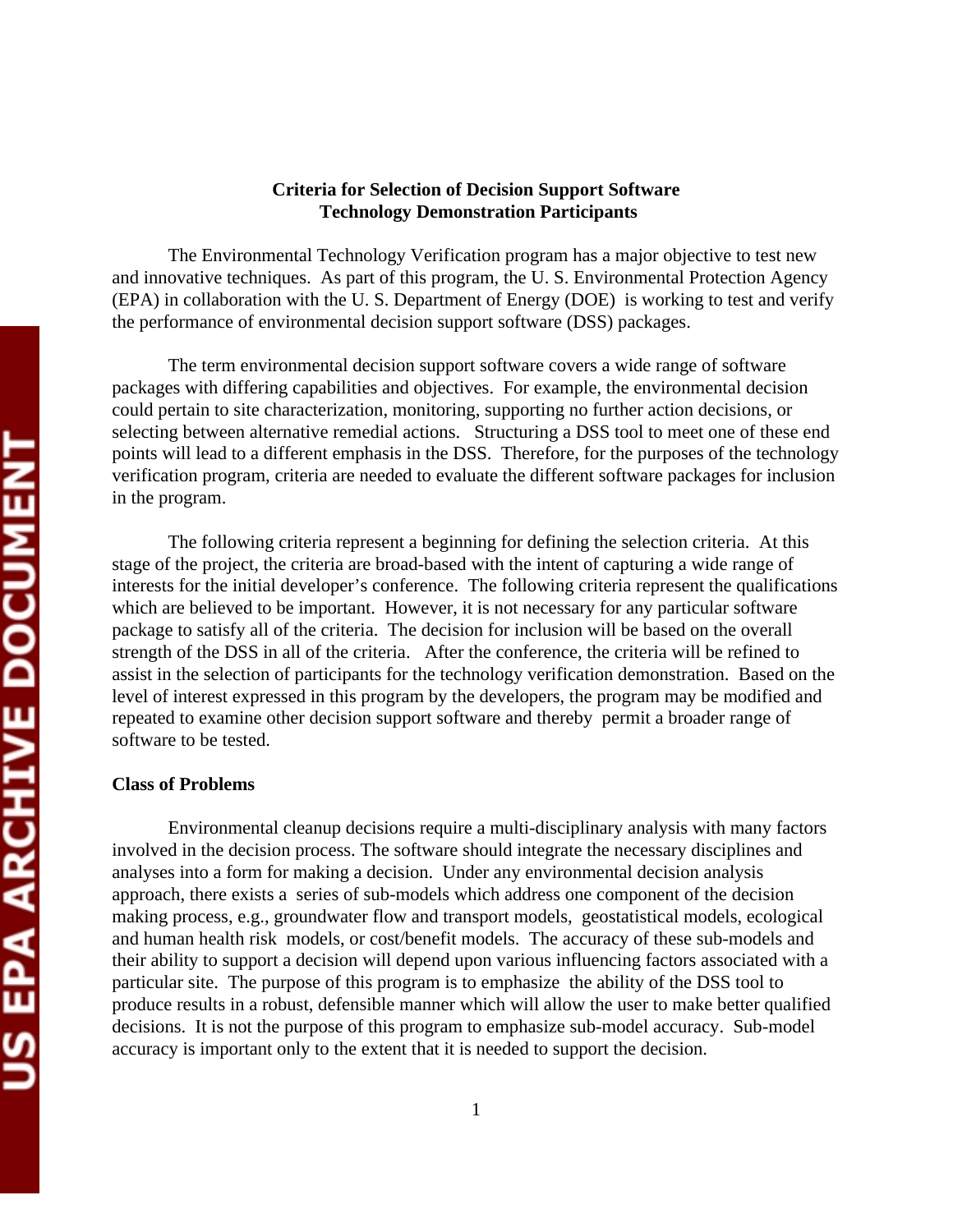The environmental decision could pertain to site characterization, monitoring, supporting no further action decisions, or selecting between alternative remedial actions. Testing all these functions at this time is not possible. To limit the problem, it has been decided to test software designed to address contaminant monitoring and sampling strategies. To limit the problem, it has been decided to test software designed to address contaminant monitoring and sampling strategies. These problems will require the software to:

- Evaluate the Nature and Extent of Contamination
- Define the Remedial Boundaries or Area of Concern
- Recommend Secondary Sampling Locations or a Long Term Monitoring Plan
- Perform Cost Benefit/Risk Analysis Regarding Sampling Strategies, Alternative Actions or Action levels

Software is not required to address all of these aspects in the decision problem, for example, it may not perform a risk analysis. However, software that includes all these features and more will be given higher priority in the selection for the demonstration. Software that focuses on other types of decisions and can handle the above issues in an ad-hoc manner will receive lower priority.

To eliminate difficulties with detailed characterization of water flow, water flow will be specified or the problem will be developed such that it does not affect the decision (e.g., soil contamination problems or problems involving the definition of the current nature and extent of contamination). Calculation of water flow is a critical issue in many subsurface contamination problems and should not be dismissed. However, it is also a difficult time-consuming task often requiring man-months of effort to calibrate a flow field correctly. It is felt that this type of effort is not possible under this evaluation.

Other aspects of decision support software, such as remedy selection and optimization of remedial design exist and should be tested. However, they are beyond the scope of this program.

# **Software Outputs**

In making decisions concerning monitoring or sampling, there will always be some uncertainty. In general, the output of the model should be in a form that helps support environmental decisions. In this case, it should either compare alternatives or provide estimates of the level of uncertainty in the model projections.

Graphical visualization tools which assists in the analysis are commonly used in DSS. Graphical output generated by the code should be supplied as part of the support for the decision.

An important part in providing decision support is thorough documentation of parameter selections and model assumptions. Software that provides this as output will be more useful in supporting the decision process.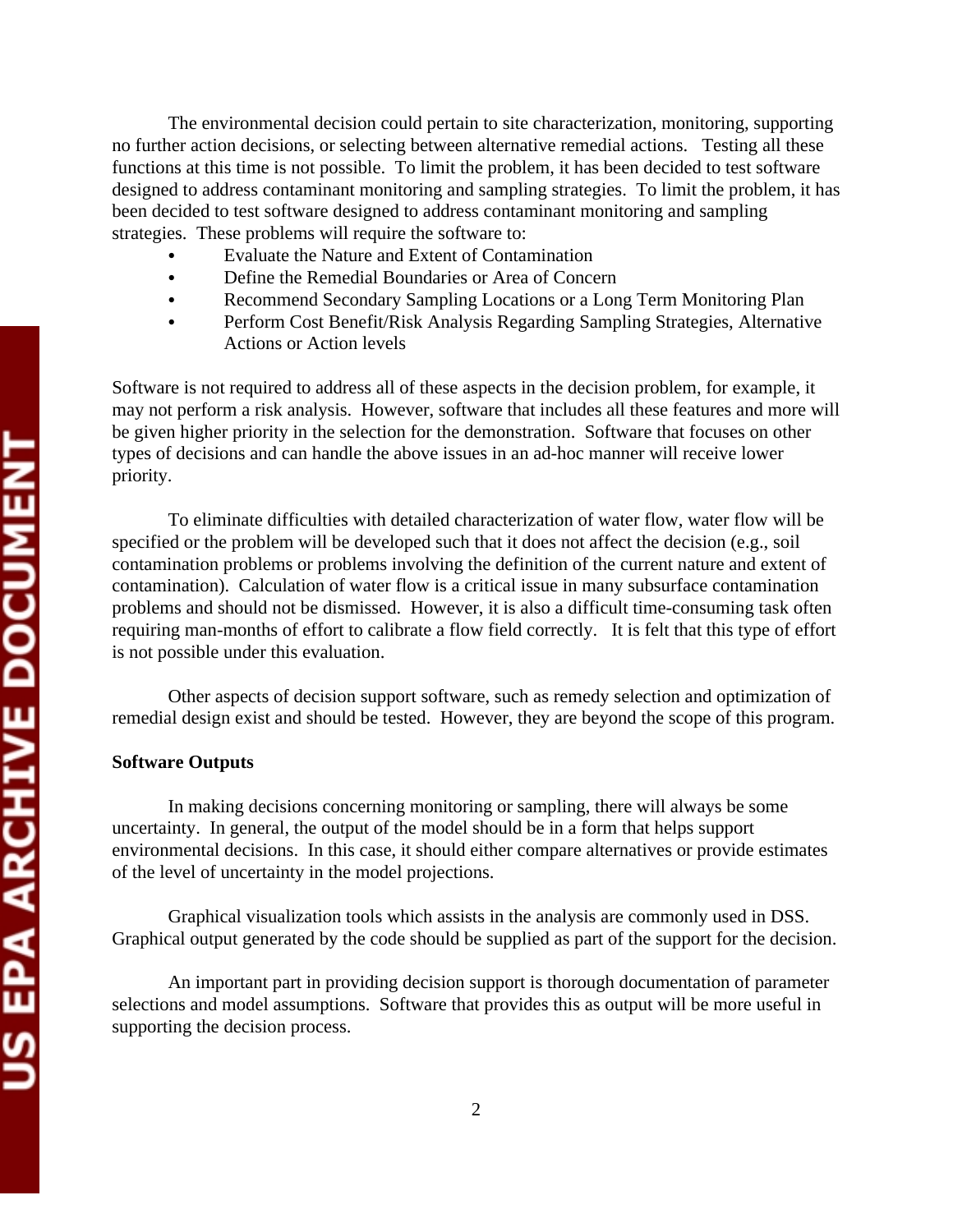### **Simulation Sub-Models and Inputs**

Decision support software that has the capability to accept input in many formats will be given higher priority than those that have limited input capabilities. In addition, software that uses sub-models that are based on well-understood physical, chemical, and mathematical principles will be given higher priority than those based on empirical approaches. Models based on parameters that are typically measured or reported will be given higher priority than those that have models that have unusual data requirements.

### **Range of Contaminants**

Decision support software that can address a wide range of contaminants and environmental conditions will be given higher priority than those that cannot. This is not meant to exclude software that handles only a specific range of problems. For example, if the software had many desirable features but only handles volatile organic compounds dissolved in water, it may still be selected.

#### **Range of Media and Phases**

Decision support software that handles many media, (soil and groundwater) will be given a higher priority than those that cannot. This is not meant to exclude software that addresses only one of these media. The different transport characteristics of the contaminants in different phases make it difficult to simulate multiple phases, therefore, it is likely that many software packages will address only a single phase. In particular, because of the difficulty associated with predicting flow and transport of non-aqueous phases, this class of problem will not be emphasized in the test problems.

## **Support for the Decision**

Decision support tools that provide a thorough scientific rationale to support the decision will be given higher priority than tools with less robust technical support. For example, tools based on a suite of analysis techniques, e.g., classical statistics, geostatistics and interpolation of the data will be given a higher priority than those based on only one of these techniques.

## **Stage of Development**

Highest preference will be given to commercially available software packages followed by software packages that are almost ready for commercialization (e.g., nearing completion of beta-testing).

DSS which have been used by environmental managers to make decisions or communicate remedial alternatives to regulators or the public will be given higher preference for inclusion in the technology verification demonstration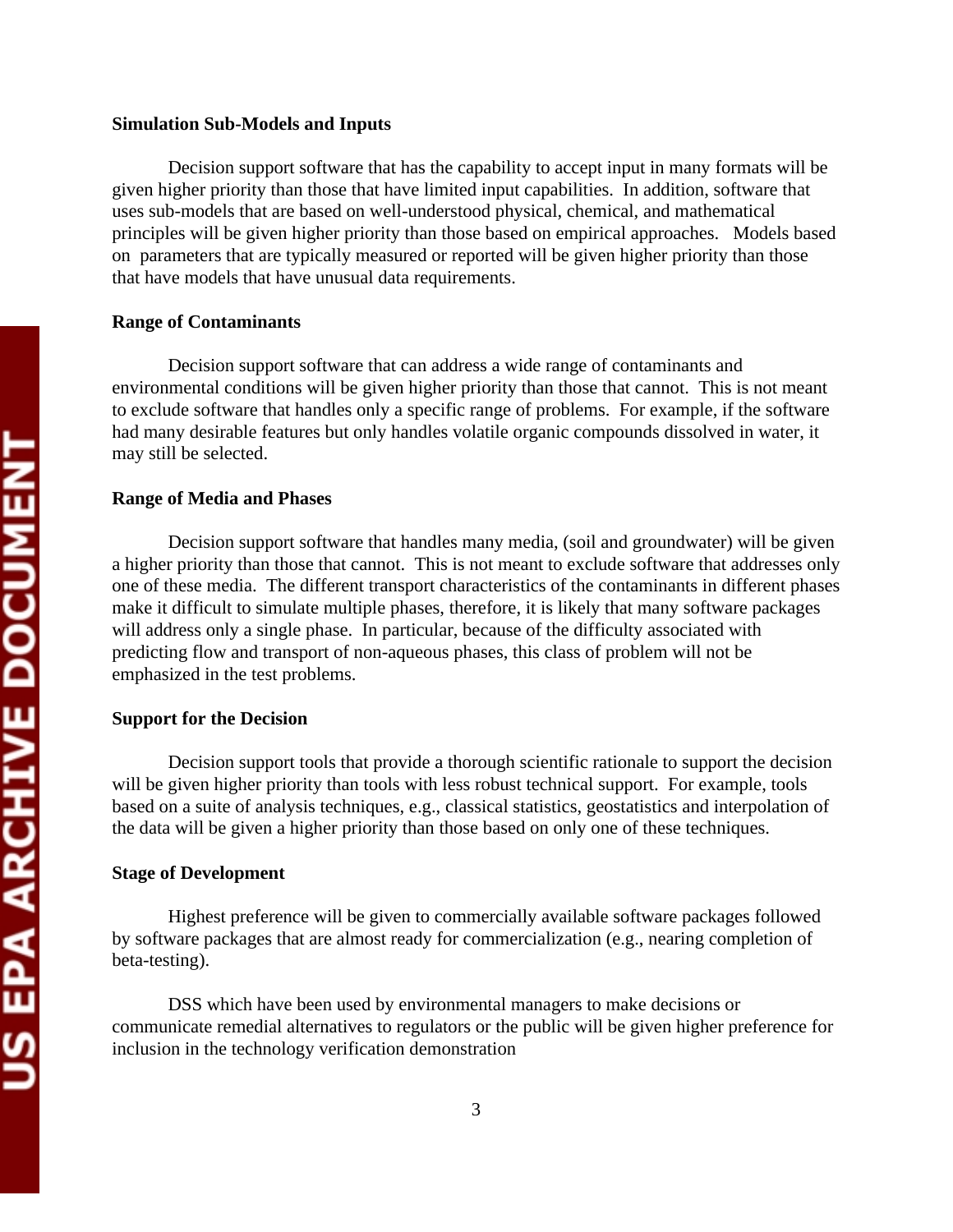Software from U.S. companies or supported by U.S. government funding will be given higher preference than non-U.S. companies.

## **DSS Documentation**

Review of the DSS documentation and instruction manual will be performed as part of the final participant selection process. DSS with extensive and clear documentation will receive higher priority than DSS that is poorly documented.

## **Developers Commitment**

In order to be considered for participation in this program, the DSS sponsor must be willing to commit the necessary time and resources to participate in the following activities:

- Attend the developers conference on February 18, 1998 in San Francisco, California and provide a description of the software and its capabilities.
- Assist in the design of the test problem in terms of data interface with your DSS.
- Participate in the pre-demonstration study. This study will be used to insure that data requirements of the DSS are met and that at the demonstration data handling will not be an issue.
- Participate in the demonstration to be held at Oak Ridge, Tennessee on July 13 24, 1998. This demonstration conference is scheduled to last a maximum of ten days. During that time, developers will be given a suite of problem descriptions with data to be solved by the DSS. The developers may attempt to solve any or all of the test problems. The developers are not required to spend the entire ten days at the demonstration. At the end of their participation, the developers must provide documentation (including a brief written description and graphical information) supporting their analysis of the test problems.
- Provide a timely review of reports and other documents.
- Participate in four conference calls to discuss problem development, details of the demonstration, and results of the demonstration.

# **Justification for Participation**

A major factor decreasing use of innovative Decision Support Software tools on environmental problems is that they have not received adequate testing and/or acceptance. This project is focused on resolving these issues through a controlled demonstration of DSS capabilities on real world environmental problems.

The Environmental Technology Verification Program, in general, and the Decision Support Verification and Testing program, in particular, are receiving high visibility within the EPA and the DOE as a process to promote acceptance of innovative technologies for use on environmental problems.